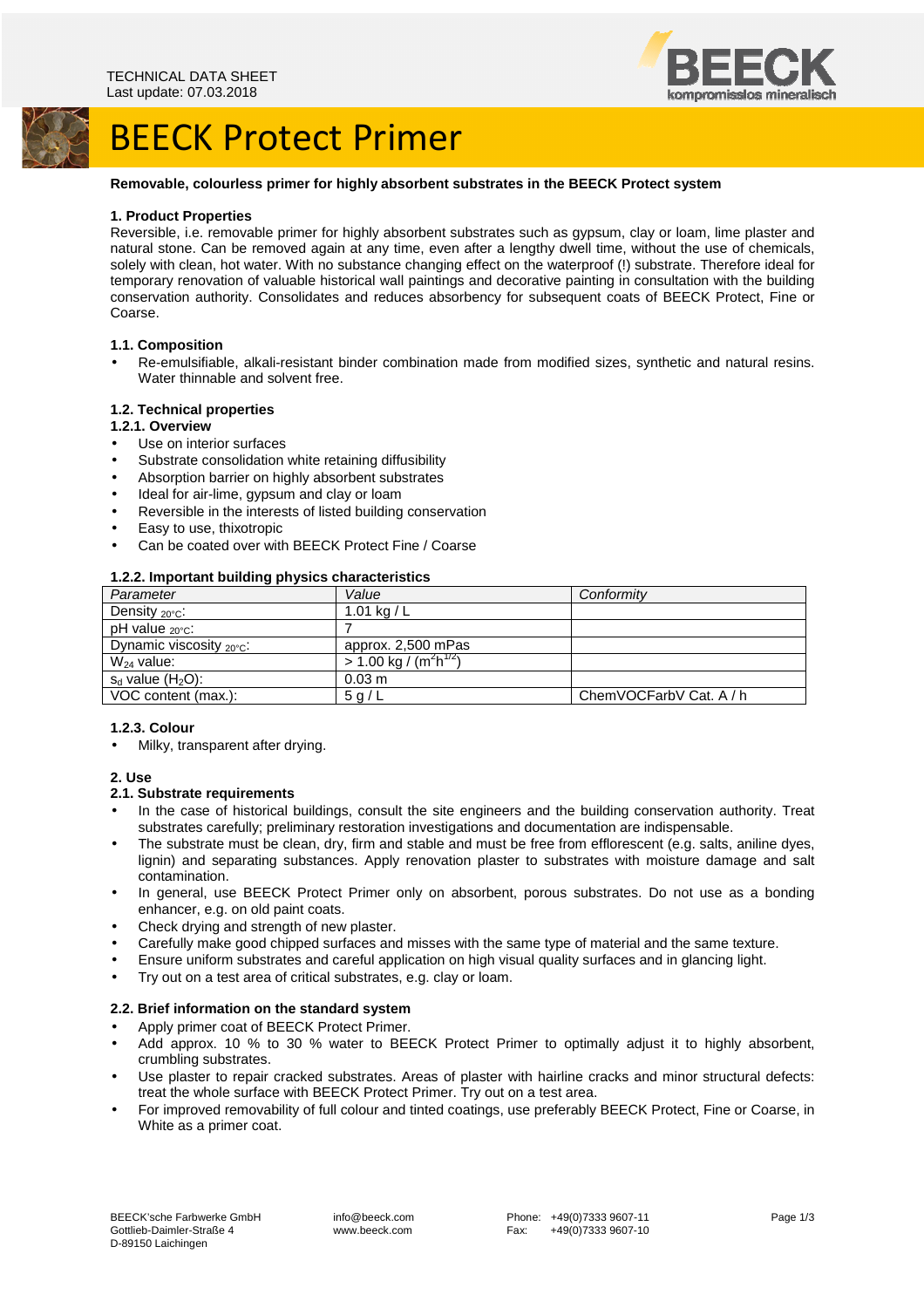

# BEECK Protect Primer

#### **2.3. Substrate and preparatory treatment**

• **(Air) lime plaster (PI, CSI/CSII), lime-cement plaster (PII), cement plaster (PIII):** 

Check drying and strength of plaster. Use BEECK Etching Fluid to remove sinter skin on solid plaster, or grind off. Do not etch thin coat plasters and composite material. Prime absorbent or weakly sanding plaster with BEECK Protect Primer. Try out first on test area of lime-air plaster.

• **Gypsum plaster, plaster stucco:** 

Apply primer coat with BEECK Protect Primer. Grind off any sinter skin beforehand.

## • **Gypsum boards:**

Ensure proper installation and required surface quality and evenness tolerances under the given on site and glancing light conditions (VOB/C and quality level 3 or 4, according to good practice guide No. 2 issued by the German gypsum industry association (Bundesverband der Gipsindustrie e.V.)). Apply primer coat to whole surface with BEECK Protect Primer. If using full colour coatings it is advisable to cover substrate with a non-woven wall covering. Do not prime water-repellent impregnated gypsum board ("wet room boards").

• **Natural stone, concrete, calcium silicate masonry, brick, wood:**  Test for absorbency, moisture damage and efflorescence (salt edges!). Clean, make good crumbling joints. Coat highly absorbent surfaces with BEECK Protect Primer. Thoroughly clean concrete with water and BEECK Formwork Oil Remover according to the factory specifications and rinse off with clean water. Test the wettability of the cleaned substrate by spraying on water. Always try out on a test area of critical substrates such as old wooden beams, half timbering or panelling. Precoat, as required, with BEECK Wood Primer, BEECK Bonding Coat Fine (irreversible!) or BEECK Protect Primer.

• **Clay or loam:** 

Clay or loam must be through-dry, firm and stable. Repair cracks with plaster, brush off any sanding grain. Prewetten and prime with BEECK Protect Primer, thinned with 30% water. Always try out on a test area first before using on clay or loam!

- Brush **firm mineral coatings**, if chalking and highly absorbent, consolidate with BEECK Protect Primer. Rinse off distemper and tempera paint, note and follow listed building conservation specifications! Clean emulsion coatings, try out on a test area. Remove oil paint, lacquer and latex coatings or renovate in proper style by using BEECK stand oil paints.
- **Unsuitable substrates** are efflorescent, organic and damp substrates, e.g. plastics, metals and areas with hygroscopic or rising damp. Pretest when using on loam, clay or wood.
- **Defective substrates** require a differentiated approach. Apply renovation plaster to damp, salt contaminated areas, basement walls and base areas.

# **2.4. Application instructions**

# **2.4.1. General information**

Check substrate suitability as required (see 2.1 and 2.3). Pay particular attention to the absorbency, strength and texture of the respective substrate. Try out on a test area before using on high quality and critical surfaces. Ensure that the product is used by qualified persons only.

- Note and follow the listed building conservation specifications for historically valuable building materials.
- Carefully cover surfaces which are not to be treated especially glass, ceramics, window sills, expansion joints, lacquer and anodic coatings and protect them from splashes.
- Provide personal protective equipment.
- Before use, stir BEECK Protect Primer uniformly with a powered mixing paddle.
- Add 10 % 30 % water to make it optimally coatable.
- Do not use on hot surfaces.
- Minimum application temperature: +8°C
- Drying time: at least 12 hours per coat
- Removability: Wetten BEECK Protect with hand-hot water, leave it to take effect for a few minutes and clean with a sponge and brush. Rinse with clean water. A primer coat with BEECK Protect, Fine or Coarse, in White is recommended to ensure pore-deep removability of full colour and tinted coatings.

# **2.4.3. Application**

With roller, brush or using an airless spraying method.

- **Application with roller or brush:** 
	- Apply uniformly and thickly, to saturate substrate
	- Carefully spread surplus product on the surface with a brush.
	- Thin product with 10  $%$  30  $%$  water, depending on the absorbency, structure and texture of the substrate.
- **Spraying method (airless):** 
	- Nozzle: 0.23 mm / 0.009 inch
	- Always sieve the product before use.
	- Apply uniformly and as a thin coat, then use a brush to lay-off.

BEECK'sche Farbwerke GmbH Gottlieb-Daimler-Straße 4 D-89150 Laichingen

 info@beeck.com www.beeck.com

Phone: +49(0)7333 9607-11<br>Fax: +49(0)7333 9607-10 +49(0)7333 9607-10